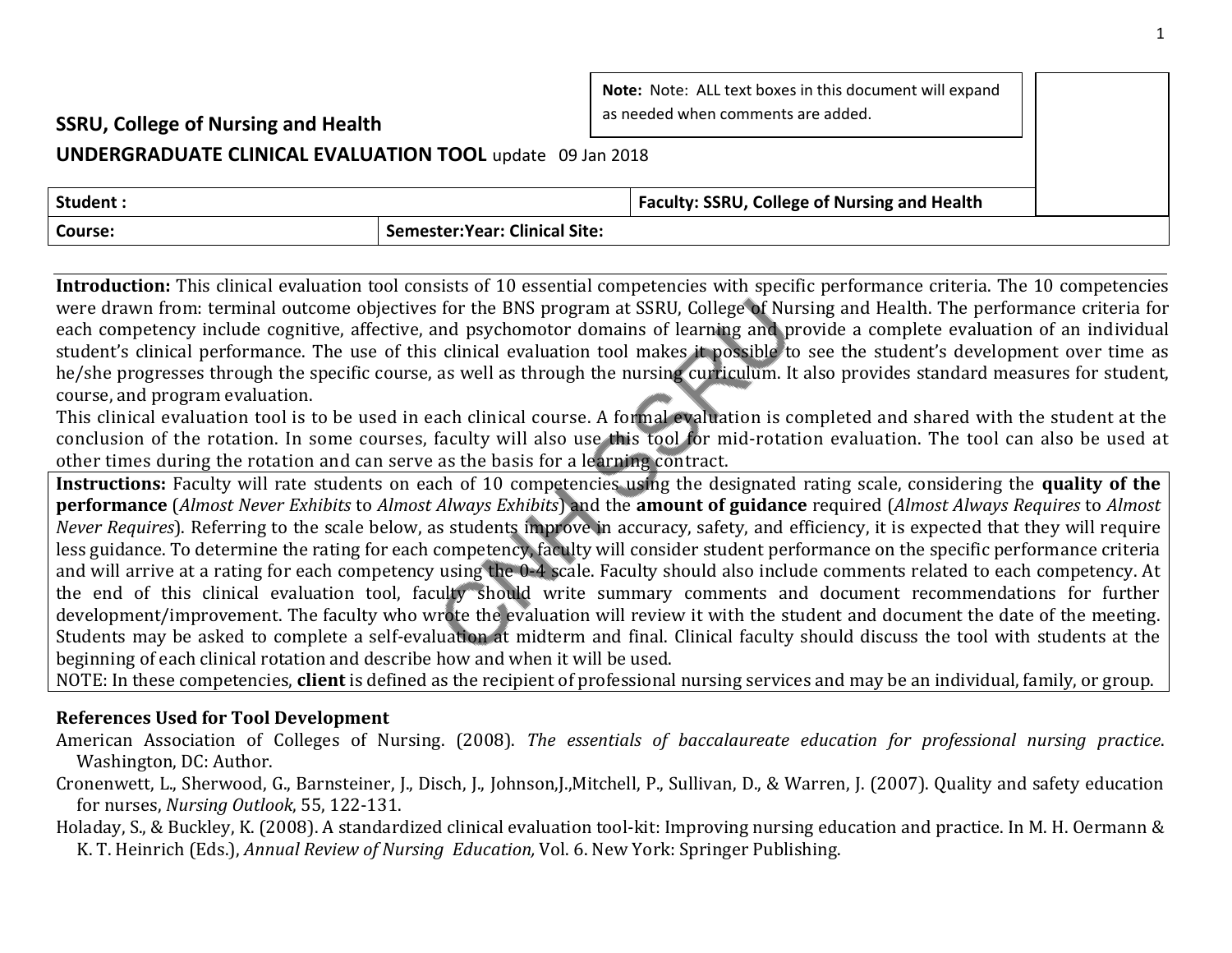**The Rating Scale**

| Self-Directed/Far exceeds(4)                                                     |                                           |                                           |                         |
|----------------------------------------------------------------------------------|-------------------------------------------|-------------------------------------------|-------------------------|
| Almost Never Requires (<10% of the time)                                         |                                           | Almost Always Exhibits (>90% of the time) |                         |
| · direction                                                                      | $\bullet$ monitoring                      | • a focus on the client or system         | • efficiency and        |
| $\bullet$ guidance                                                               | $\bullet$ support                         | • accuracy, safety, and skillfulness      | organization            |
|                                                                                  |                                           | • assertiveness and initiative            | • an eagerness to learn |
|                                                                                  |                                           | Supervised/Highly skilled (3)             |                         |
| Occasionally Requires (25% of the time)<br>Very Often Exhibits (75% of the time) |                                           |                                           |                         |
| · direction                                                                      | $\bullet$ monitoring                      | • a focus on the client or system         | • efficiency and        |
| $\bullet$ guidance                                                               | $\bullet$ support                         | • accuracy, safety, and skillfulness      | organization            |
|                                                                                  |                                           | • assertiveness and initiative            | • an eagerness to learn |
| <b>Assisted/Safe (2)</b>                                                         |                                           |                                           |                         |
|                                                                                  | Often Requires (50% of the time)          | Often Exhibits (50% of the time)          |                         |
| · direction                                                                      | $\bullet$ monitoring                      | • a focus on the client or system         | • efficiency and        |
| • guidance                                                                       | $\bullet$ support                         | • accuracy, safety, and skillfulness      | organization            |
|                                                                                  |                                           | · assertiveness and initiative            | • an eagerness to learn |
|                                                                                  |                                           | Novice/Unsafe (1)                         |                         |
|                                                                                  | Very Often Requires (75% of the time)     | Occasionally Exhibits (25% of the time)   |                         |
| · direction                                                                      | $\bullet$ monitoring                      | • a focus on the client or system         | • efficiency and        |
| • guidance                                                                       | • support                                 | • accuracy, safety, and skillfulness      | organization            |
|                                                                                  |                                           | · assertiveness and initiative            | • an eagerness to learn |
|                                                                                  |                                           | <b>Dependent/Serious threat (0)</b>       |                         |
|                                                                                  | Almost Always Requires (>90% of the time) | Almost Never Exhibits (<10% of the time)  |                         |
| · direction                                                                      | · monitoring                              | • a focus on the client or system         | • efficiency and        |
| $\bullet$ guidance                                                               | $\bullet$ support                         | • accuracy, safety, and skillfulness      | organization            |
|                                                                                  |                                           | · assertiveness and initiative            | • an eagerness to learn |

**Expected Levels of Performance:** For the **Final Evaluation** students must achieve **the minimal expected level of performance for each competency** in order to be determine to receive the grade of any course

| Level | <b>Minimum Expected Performance</b> | <b>Minimum Score</b> |
|-------|-------------------------------------|----------------------|
|       | Novice                              |                      |
|       | Novice - Assisted                   |                      |
|       | Assisted                            |                      |
|       | Assisted — Supervised               |                      |
|       | Supervised - Self-directed          |                      |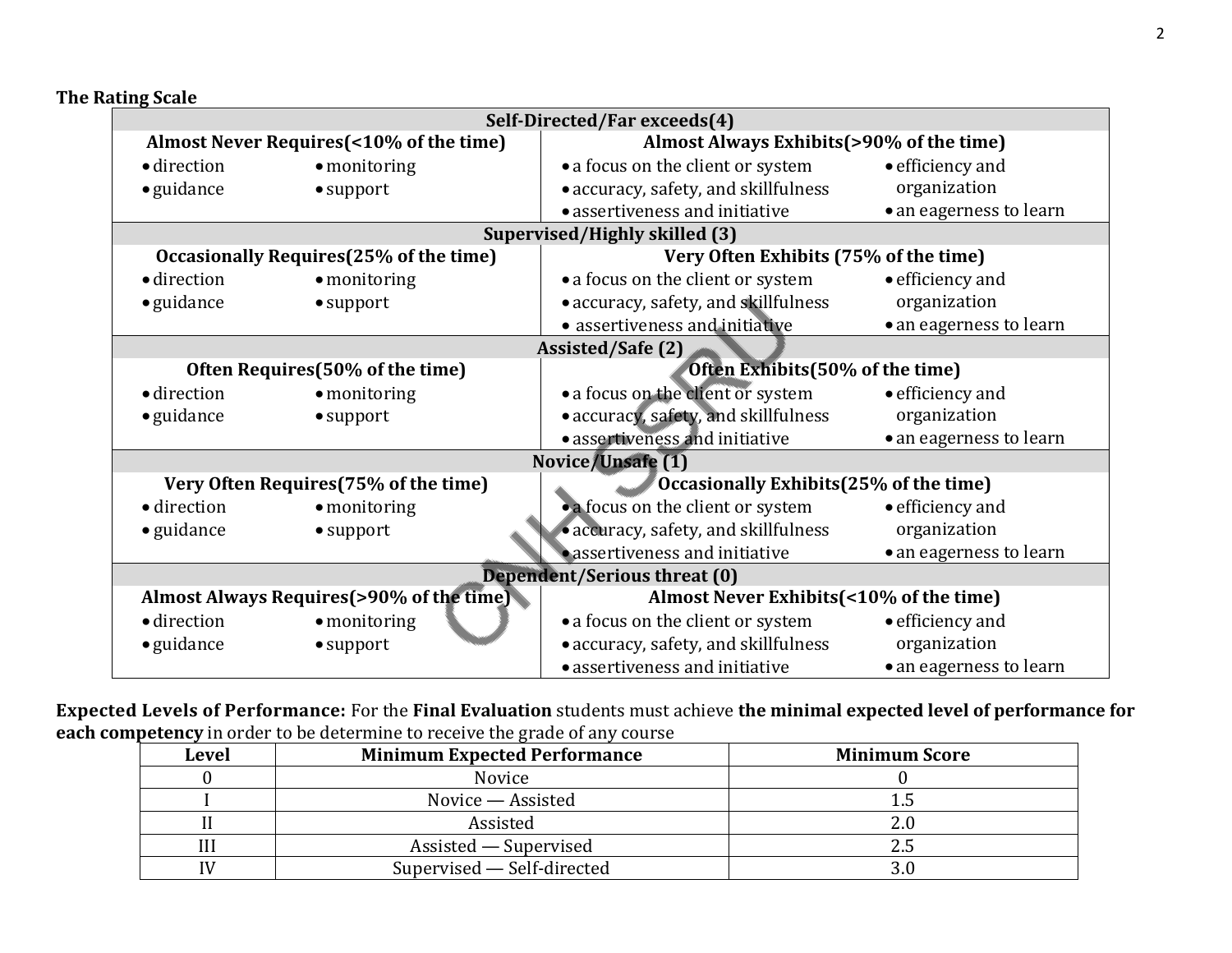**Competencies, Performance Criteria, and Comments**

| 1. Demonstrates professional behaviors                                     |                                                                       |
|----------------------------------------------------------------------------|-----------------------------------------------------------------------|
| Performance Criteria: Professional behaviors                               |                                                                       |
| Follows university, school, and agency policies<br>1.                      | Identifies situations in which assistance is needed or<br>10.         |
| Practices within the legal and ethical frameworks of nursing<br>2          | appropriately seeks assistance                                        |
| 3.<br>Treats all individuals with dignity/respect                          | Report all pertinence information to the instructor/preceptor<br>11.  |
| Protects client rights (privacy, autonomy, confidentiality)<br>4.          | Analyzes personal strengths and limitations in providing care<br>12.  |
| Arrives on time for clinical practice<br>5.                                | Incorporates constructive feedback for performance improvement<br>13. |
| Maintains professional appearance, attitude<br>6.                          | Demonstrates initiative in seeking learning opportunities and<br>14.  |
| Demonstrate honesty and integrity at all times<br>7.                       | resources                                                             |
| 8.<br>Prepares for clinical practice                                       | Demonstrates cultural sensitivity<br>15.                              |
| Notifies faculty in a timely manner if he/she will be absent or late<br>9. | Assumes accountability for own actions and practices<br>16.           |
| <b>Faculty Comments</b>                                                    | <b>Student Comments</b><br><b>MIDTERM</b>                             |
| Rating:                                                                    | Rating:                                                               |
|                                                                            |                                                                       |
|                                                                            |                                                                       |
| <b>Faculty Comments</b><br><b>FINAL</b>                                    | <b>Student Comments</b>                                               |
| Rating:                                                                    | <b>Rating:</b>                                                        |
|                                                                            |                                                                       |
|                                                                            |                                                                       |
|                                                                            |                                                                       |
| 2. Assessment: Collects and Analyzes comprehensive client data             |                                                                       |
| Collecting data based on holistic care<br>1.                               | Interprets laboratory/diagnostic test results<br>5.                   |
| 2.<br>Identifies appropriate sources for data collection                   | Incorporate data from client and health care team members<br>6.       |
| Uses correct techniques for assessment<br>3.                               | Analyzes and clusters data to identify nursing diagnosis<br>7.        |
| Determines relevant information needed<br>4.                               |                                                                       |
| <b>Faculty Comments</b>                                                    | <b>Student Comments</b><br><b>MIDTERM</b>                             |
| Rating:                                                                    | Rating:                                                               |
|                                                                            |                                                                       |
|                                                                            |                                                                       |
| <b>Faculty Comments</b><br><b>FINAL</b>                                    | <b>Student Comments</b>                                               |
| Rating:                                                                    | Rating:                                                               |
|                                                                            |                                                                       |
|                                                                            |                                                                       |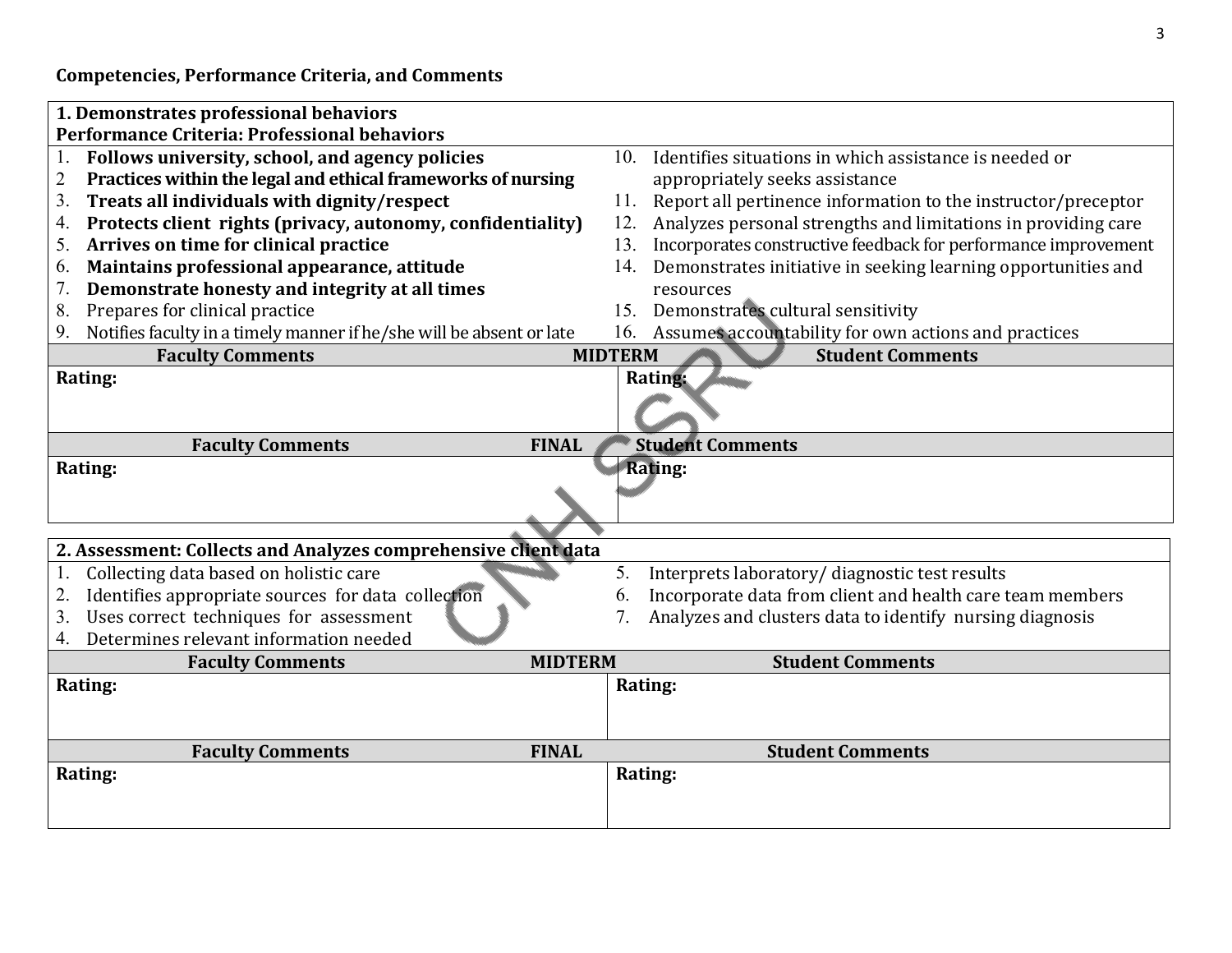| <b>3. Nursing Diagnosis</b>                                          |                |                                                                      |
|----------------------------------------------------------------------|----------------|----------------------------------------------------------------------|
| Makes appropriate nursing diagnosis                                  |                | Formulates & prioritizes each nursing diagnosis in order of<br>3.    |
| Identifies nursing diagnosis related to human response to<br>2.      |                | importance                                                           |
| health problems                                                      |                | 4. Includes physiological, psycho-social, spiritual, and educational |
|                                                                      |                | diagnoses when possible                                              |
| <b>Faculty Comments</b>                                              | <b>MIDTERM</b> | <b>Student Comments</b>                                              |
| Rating:                                                              |                | Rating:                                                              |
|                                                                      |                |                                                                      |
| <b>Faculty Comments</b>                                              | <b>FINAL</b>   | <b>Student Comments</b>                                              |
| Rating:                                                              |                | Rating:                                                              |
|                                                                      |                |                                                                      |
|                                                                      |                |                                                                      |
| 4. Plans appropriate client care                                     |                |                                                                      |
| Develops a nursing care plan based on analysis of assessment<br>1.   |                | Establishes realistic evaluation criteria related to expected<br>6.  |
| data and nursing diagnosis of each client                            |                | outcomes                                                             |
| Establishes realistic goals for nursing activities                   |                | Establishes realistic evaluation criteria related to expected goal   |
| Establishes expected outcomes related to goals setting<br>3.         |                | Determines priorities of care accurately<br>8.                       |
| Identifies nursing interventions of each nursing diagnosis<br>4.     |                | 9.<br>Identifies appropriate resources to inform care planning.      |
| Identifies scientific rationale for each nursing interventions<br>5. |                | Communicates priorities and rationale of nursing care plan to<br>10. |
|                                                                      |                | nurse in charge/team leader/instructor                               |
| <b>Faculty Comments</b>                                              | <b>MIDTERM</b> | <b>Student Comments</b>                                              |
| Rating:                                                              |                | Rating:                                                              |
|                                                                      |                |                                                                      |
| <b>Faculty Comments</b>                                              | <b>FINAL</b>   | <b>Student Comments</b>                                              |
| Rating:                                                              |                | Rating:                                                              |
|                                                                      |                |                                                                      |
|                                                                      |                |                                                                      |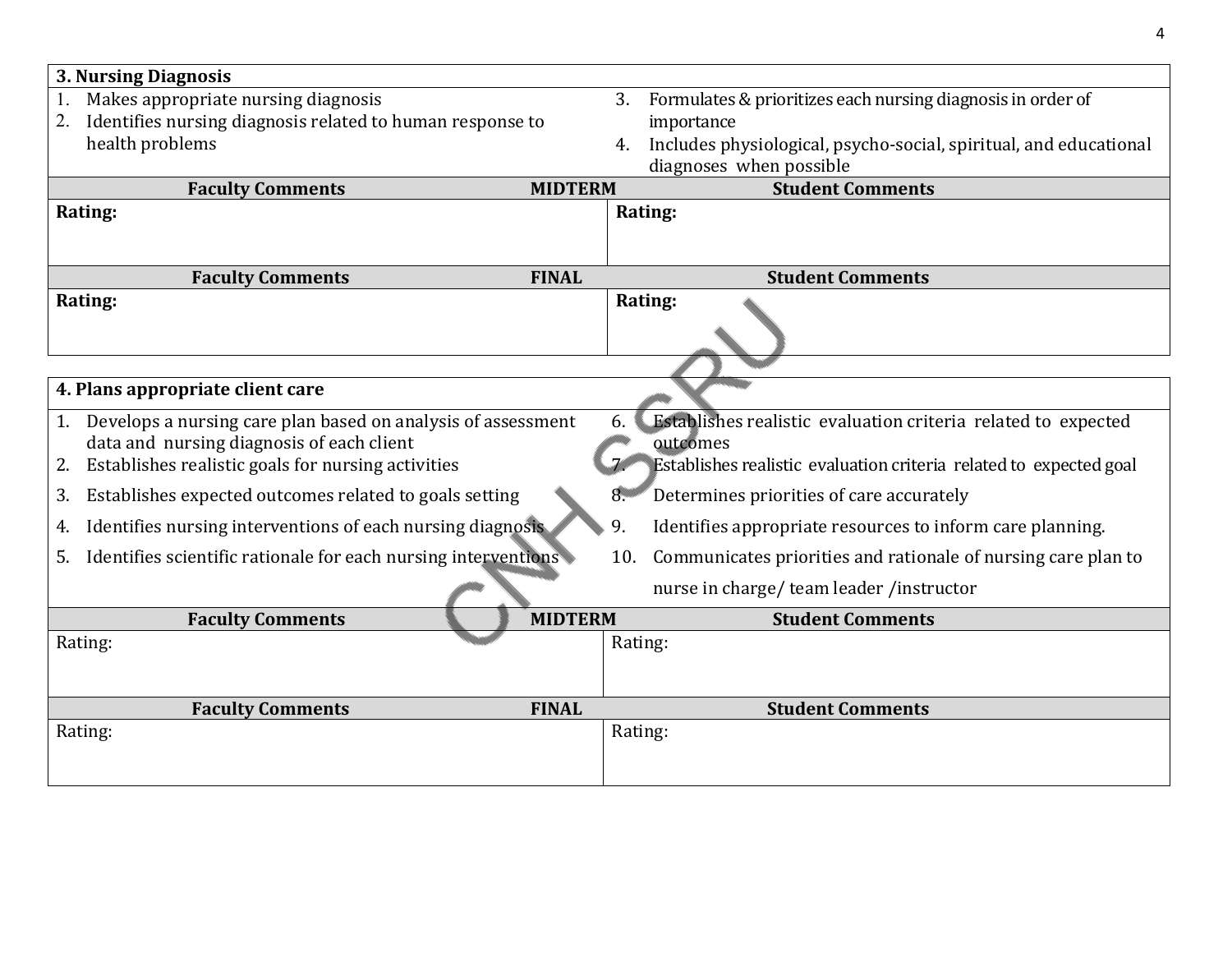| 5. Provides safe client-centered care : Implementations of nursing Care                                                                      |                                                                                                                                       |  |
|----------------------------------------------------------------------------------------------------------------------------------------------|---------------------------------------------------------------------------------------------------------------------------------------|--|
| Safe Behavior Criteria: The student is required to practice professional nursing safely in specific client-centered situations with clinical |                                                                                                                                       |  |
| supervision. Safe behavior is defined as behavior which does not place the client or self and other professional staff at risk of physical   |                                                                                                                                       |  |
|                                                                                                                                              | and/or psychosocial harm. The student is subject to receiving a Failure in the course and to being dismissed from the program if safe |  |
| behavior is not consistently demonstrated                                                                                                    |                                                                                                                                       |  |
| Considers client needs and preferences in providing care                                                                                     | Demonstrates flexibility in adapting to changing client care<br>9.<br>situations                                                      |  |
| Honors and promotes the rights of clients and others by acting<br>2.<br><sub>on</sub>                                                        | Creates a safe environment for client care<br>10.                                                                                     |  |
| their behalf and in their best interest                                                                                                      | 11. Evaluates outcomes of care according to the formulated<br>objectives                                                              |  |
| Instructs and explains before giving the nursing care<br>3.                                                                                  | and established criteria                                                                                                              |  |
| Utilizes planned nursing interventions & critical thinking to<br>4.<br>accomplish client goals                                               | Reports abnormal data and changes in client condition to<br>12.<br>instructor or appropriate health team members                      |  |
| Performs nursing skills and therapeutic procedures safely and<br>5.<br>competently                                                           | Records appropriate nurse's notes according to the facts (e.g.,<br>13.<br>patient's complaint, side effects of the medicines)         |  |
| Follows universal/standard precautions technique and<br>6.<br>principles of infection control                                                | 14. Recognizes own limitations related to nursing skills or<br>technologies and takes appropriate steps for improvement               |  |
| Follows procedures for medication administration<br>7.                                                                                       | Takes appropriate steps to improve nursing skills and use of                                                                          |  |
| Prioritizes & performs all interventions in a timely & efficient<br>8.                                                                       | technologies                                                                                                                          |  |
| manner                                                                                                                                       |                                                                                                                                       |  |
| <b>MIDTERM</b><br><b>Faculty Comments</b>                                                                                                    | <b>Student Comments</b>                                                                                                               |  |
| Rating:                                                                                                                                      | Rating:                                                                                                                               |  |
| <b>Faculty Comments</b><br><b>FINAL</b>                                                                                                      | <b>Student Comments</b>                                                                                                               |  |
| Rating:                                                                                                                                      | Rating:                                                                                                                               |  |
|                                                                                                                                              |                                                                                                                                       |  |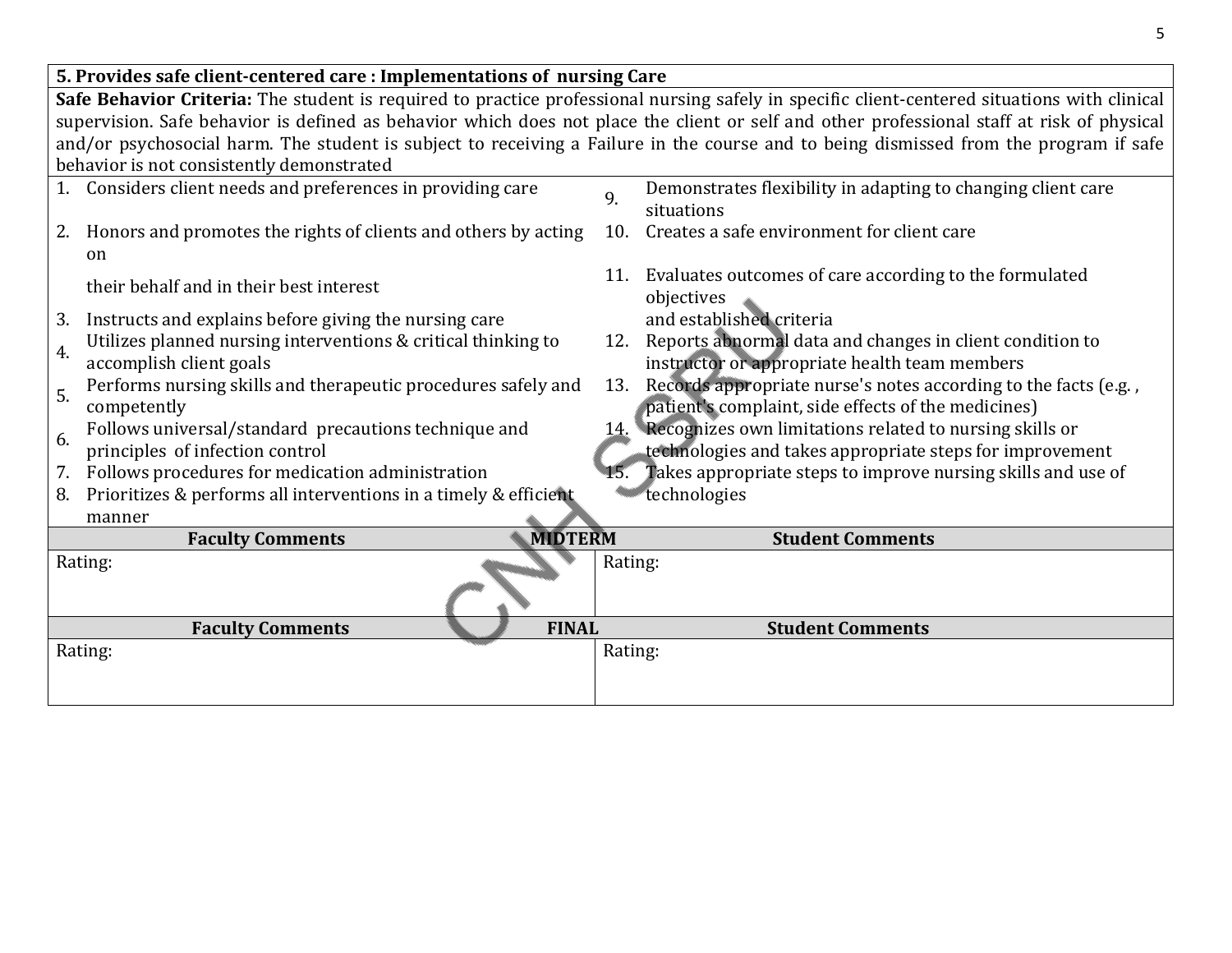| 6. Engages in systematic and ongoing evaluation of the plan of care          |    |                                                                   |
|------------------------------------------------------------------------------|----|-------------------------------------------------------------------|
| Evaluates nursing interventions based on goals                               | 4. | Involves client, significant others, and health team members in   |
| Evaluates nursing interventions based on expected outcomes<br>2.             |    | evaluation process as relevant                                    |
| Analyzes client data for accuracy and completeness<br>3.                     | 5. | Records the outcomes of the care in the nurse 's notes            |
|                                                                              | 6. | Revises plan of care based on evaluation and consultation         |
| <b>MIDTERM</b><br><b>Faculty Comments</b>                                    |    | <b>Student Comments</b>                                           |
| Rating:                                                                      |    | Rating:                                                           |
|                                                                              |    |                                                                   |
| <b>Faculty Comments</b><br><b>FINAL</b>                                      |    | <b>Student Comments</b>                                           |
| Rating:                                                                      |    | Rating:                                                           |
|                                                                              |    |                                                                   |
|                                                                              |    |                                                                   |
|                                                                              |    |                                                                   |
| 7. Applies knowledge relevant to client care                                 |    |                                                                   |
| Instructs and prepares clients and/or families regarding the                 | 4. | Integrates concepts of health promotion and disease prevention    |
| patient care and/or self-care at home (e.g. teaches perinea 1                |    | into client care                                                  |
| care and breast feeding to the post-partum patients) and                     |    | 5. Identifies issues/problems in nursing practice that need to be |
| records in the nurse's notes                                                 |    | improved                                                          |
| Evaluates sources of data for appropriateness, usefulness, and<br>2.         | 6. | Evaluates nursing practices based on current research evidence    |
| accuracy                                                                     |    | Demonstrates initiative to obtain needed knowledge                |
| Relates patho-physiology and epidemiology of disease(s) to<br>3.             |    |                                                                   |
| clients' assessment findings, medications, laboratory and                    |    |                                                                   |
| diagnostic test results, medical and nursing interventions<br><b>MIDTERM</b> |    |                                                                   |
| <b>Faculty Comments</b><br>Rating:                                           |    | <b>Student Comments</b><br>Rating:                                |
|                                                                              |    |                                                                   |
|                                                                              |    |                                                                   |
| <b>Faculty Comments</b><br><b>FINAL</b>                                      |    | <b>Student Comments</b>                                           |
| Rating:                                                                      |    | Rating:                                                           |
|                                                                              |    |                                                                   |
|                                                                              |    |                                                                   |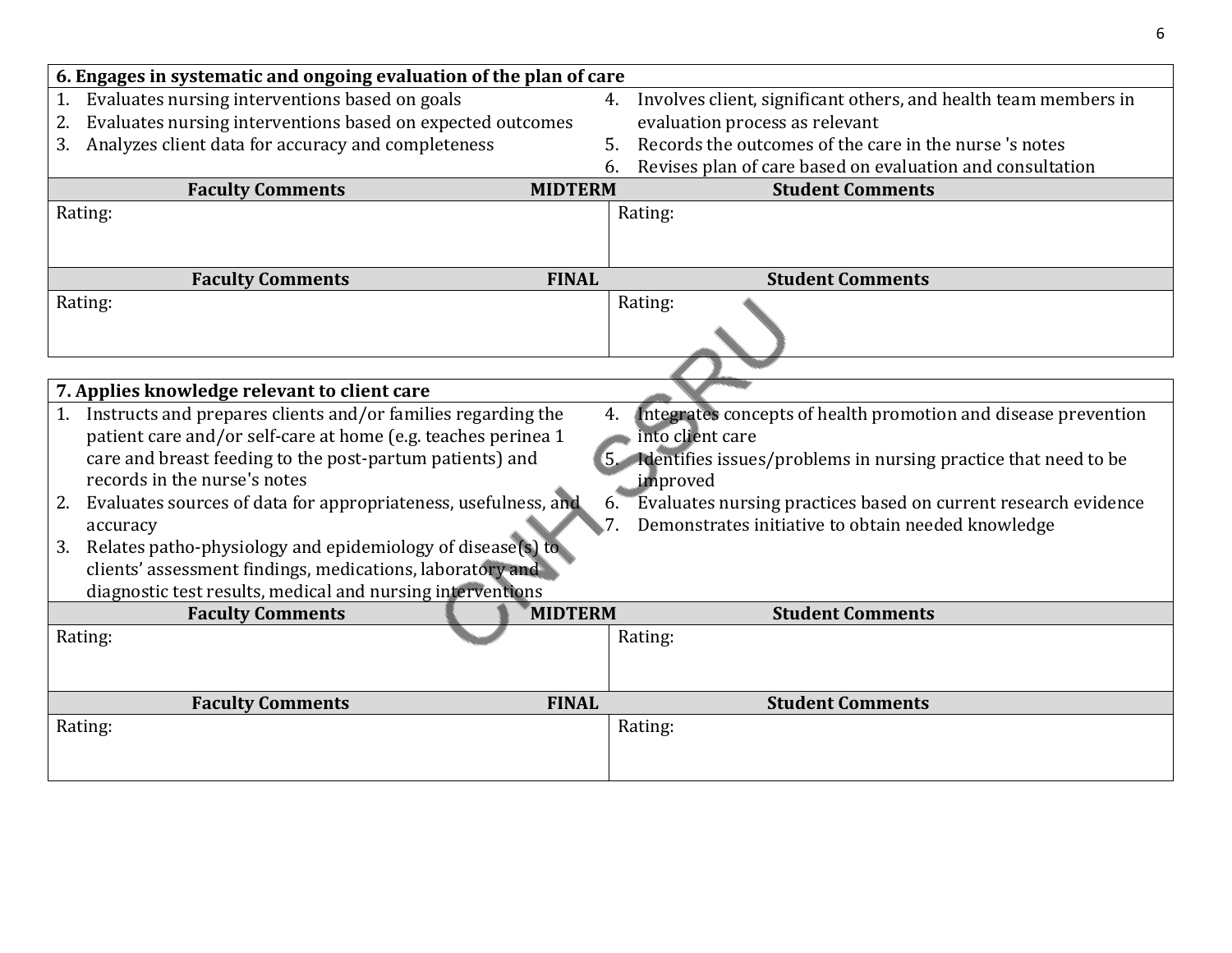| 8. Communicates effectively                                                                   |    |                                                                |
|-----------------------------------------------------------------------------------------------|----|----------------------------------------------------------------|
| Demonstrate a therapeutic relationship with clients<br>1.                                     | 5. | Listens attentively and respectfully to others                 |
| Produces clear, relevant, organized, and thorough writing<br>2.                               | 6. | Utilize correct abbreviations and medication terminology       |
| Exhibits timely, legally accurate, and appropriate documentation<br>3.                        | 7. | Contributes insight and helpful information to the health care |
| Communicates therapeutically with clients utilizing verbal and<br>4.                          |    | team/group conferences                                         |
| nonverbal skills                                                                              |    |                                                                |
| <b>Faculty Comments</b><br><b>MIDTERM</b>                                                     |    | <b>Student Comments</b>                                        |
| Rating:                                                                                       |    | Rating:                                                        |
|                                                                                               |    |                                                                |
|                                                                                               |    |                                                                |
| <b>FINAL</b><br><b>Faculty Comments</b>                                                       |    | <b>Student Comments</b>                                        |
| Rating:                                                                                       |    | Rating:                                                        |
|                                                                                               |    |                                                                |
|                                                                                               |    |                                                                |
|                                                                                               |    |                                                                |
| 9. Uses teaching-learning process when providing individualized client/family/group education |    |                                                                |
| Assesses learning needs of clients, families, and groups                                      |    | Specifies reasonable and appropriate outcome measures          |
| Assesses readiness for and barriers to learning<br>2.                                         |    | Utilizes appropriate principles of teaching/learning when      |
| Considers appropriate client characteristics in teaching<br>3.                                |    | implementing a teaching plan                                   |
| (e.g., culture, age, developmental level, and educational level)                              | 7. | Evaluates learner outcomes, provides feedback, and revises     |
| Develops an appropriate teaching plan for learner needs<br>4.                                 |    | teaching plan as needed                                        |
| <b>MIDTERM</b><br><b>Faculty Comments</b>                                                     |    | <b>Student Comments</b>                                        |
| Rating:                                                                                       |    | Rating:                                                        |
|                                                                                               |    |                                                                |
|                                                                                               |    |                                                                |
| <b>Faculty Comments</b><br><b>FINAL</b>                                                       |    | <b>Student Comments</b>                                        |
| Rating:                                                                                       |    | Rating:                                                        |
|                                                                                               |    |                                                                |
|                                                                                               |    |                                                                |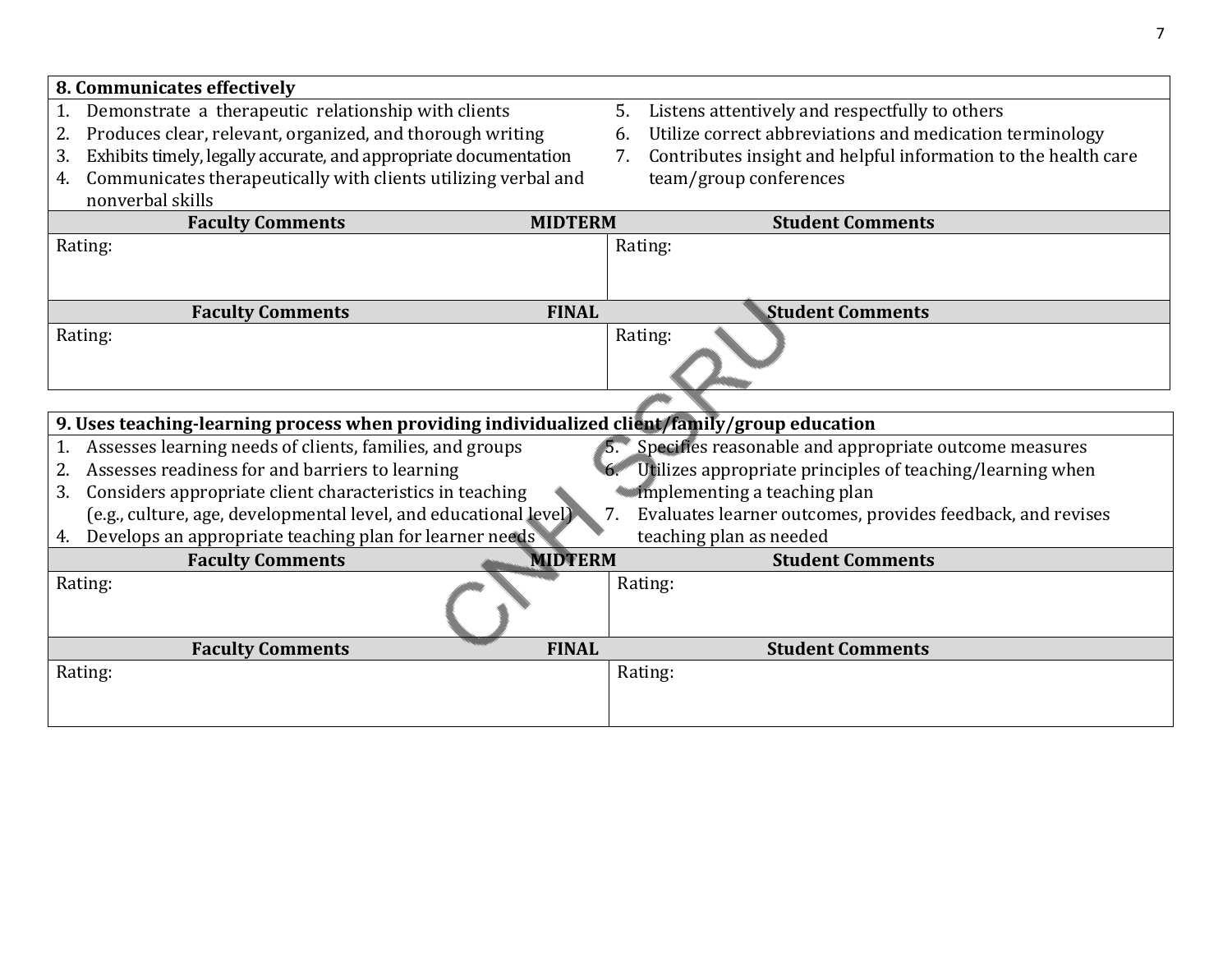| 10. Exhibits caring to facilitate physical, mental, and spiritual health                                                                                                                                                                                                                                                                                                           |                |                                                                                                                                                            |
|------------------------------------------------------------------------------------------------------------------------------------------------------------------------------------------------------------------------------------------------------------------------------------------------------------------------------------------------------------------------------------|----------------|------------------------------------------------------------------------------------------------------------------------------------------------------------|
| Demonstrates sensitivity to cultural, moral, spiritual, and<br>1.<br>ethical beliefs of clients, families, peers, health care team<br>members, and others<br>Recognizes barriers to care such as socioeconomic factors,<br>2.<br>environmental factors, and support systems<br>Protects the client's safety and privacy, and preserves human<br>3.<br>dignity while providing care | 4.             | Encourages family and/or significant others' participation in care<br><b>as</b><br>appropriate<br>5. Assists clients with coping and adaptation strategies |
| <b>Faculty Comments</b>                                                                                                                                                                                                                                                                                                                                                            | <b>MIDTERM</b> | <b>Student Comments</b>                                                                                                                                    |
| Rating:                                                                                                                                                                                                                                                                                                                                                                            |                | Rating:                                                                                                                                                    |
| <b>Faculty Comments</b>                                                                                                                                                                                                                                                                                                                                                            | <b>FINAL</b>   | <b>Student Comments</b>                                                                                                                                    |
| Rating:<br><b>Midterm Evaluation</b>                                                                                                                                                                                                                                                                                                                                               |                | Rating:                                                                                                                                                    |
|                                                                                                                                                                                                                                                                                                                                                                                    |                |                                                                                                                                                            |
| <b>Faculty Comments:</b>                                                                                                                                                                                                                                                                                                                                                           |                | Faculty recommendations for further development/improvement:                                                                                               |

8

## **Final Evaluation**

| THURT Prunderom          |                                                              |  |
|--------------------------|--------------------------------------------------------------|--|
| <b>Faculty Comments:</b> | Faculty recommendations for further development/improvement: |  |
|                          |                                                              |  |
|                          |                                                              |  |
|                          |                                                              |  |
|                          |                                                              |  |
|                          |                                                              |  |
|                          |                                                              |  |
|                          |                                                              |  |
|                          |                                                              |  |